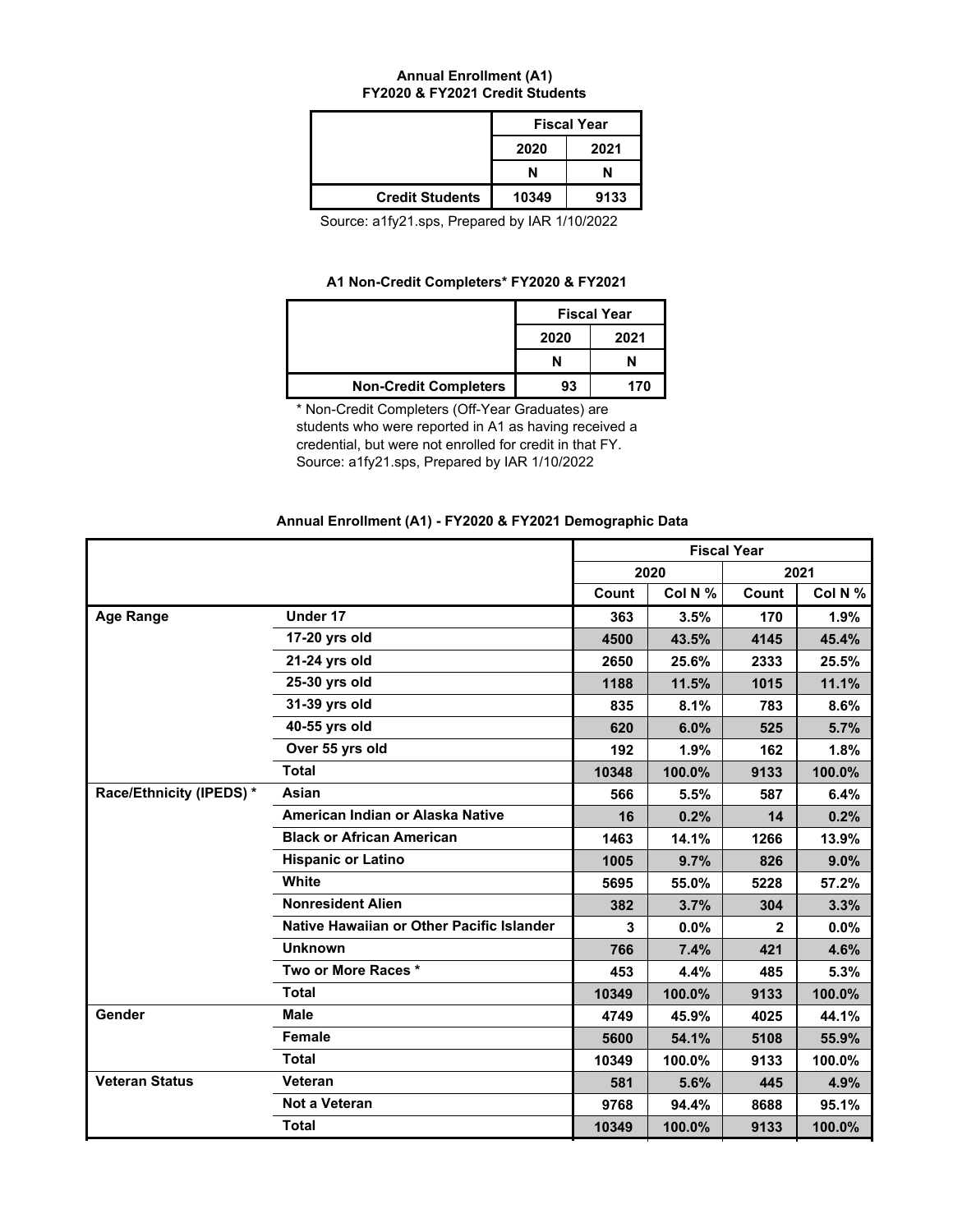|                                                |                                                                          | <b>Fiscal Year</b> |         |       |         |
|------------------------------------------------|--------------------------------------------------------------------------|--------------------|---------|-------|---------|
|                                                |                                                                          |                    | 2020    |       | 2021    |
|                                                |                                                                          | Count              | Col N % | Count | Col N % |
| <b>First Generation College</b><br>Student     | Student in the first generation of their<br>family to attend college     | 2291               | 22.1%   | 2263  | 24.8%   |
|                                                | Student not in the first generation of their<br>family to attend college | 4810               | 46.5%   | 4196  | 45.9%   |
|                                                | <b>Missing</b>                                                           | 3248               | 31.4%   | 2674  | 29.3%   |
|                                                | <b>Total</b>                                                             | 10349              | 100.0%  | 9133  | 100.0%  |
| <b>Disadvantaged Status</b>                    | Both Econ & Acad disadvantaged                                           | 1562               | 15.1%   | 1151  | 12.6%   |
|                                                | <b>Academically disadvantaged</b>                                        | 2139               | 20.7%   | 1840  | 20.1%   |
|                                                | <b>Economically disadvantaged</b>                                        | 1138               | 11.0%   | 992   | 10.9%   |
|                                                | Not applicable                                                           | 5510               | 53.2%   | 5150  | 56.4%   |
|                                                | <b>Total</b>                                                             | 10349              | 100.0%  | 9133  | 100.0%  |
| <b>Disability Status</b>                       | <b>One Disability (and Used Services)</b>                                | 232                | 2.2%    | 192   | 2.1%    |
|                                                | <b>Multiple Disabilities (and Used Services)</b>                         | 360                | 3.5%    | 305   | 3.3%    |
|                                                | <b>Not Applicable (No Disability)</b>                                    | 9757               | 94.3%   | 8636  | 94.6%   |
|                                                | <b>Total</b>                                                             | 10349              | 100.0%  | 9133  | 100.0%  |
| <b>Ltd-Eng Proficiency</b>                     | <b>Limited-English-Proficient</b>                                        | 160                | 1.5%    | 210   | 2.3%    |
| (English Learner)                              | Not applicable                                                           | 10189              | 98.5%   | 8923  | 97.7%   |
|                                                | Total                                                                    | 10349              | 100.0%  | 9133  | 100.0%  |
| <b>Foster Care System</b>                      | Yes                                                                      | 74                 | 0.7%    | 58    | $0.6\%$ |
| <b>Participant Status</b>                      | <b>No</b>                                                                | 10275              | 99.3%   | 9075  | 99.4%   |
|                                                | <b>Total</b>                                                             | 10349              | 100.0%  | 9133  | 100.0%  |
| <b>Homelessness Status</b>                     | Yes                                                                      | 15                 | 0.1%    | 14    | 0.2%    |
|                                                | No                                                                       | 10334              | 99.9%   | 9119  | 99.8%   |
|                                                | <b>Total</b>                                                             | 10349              | 100.0%  | 9133  | 100.0%  |
| <b>Child of Active Armed</b>                   | Yes                                                                      | 0                  | 0.0%    | 0     | $0.0\%$ |
| <b>Forces Parent Status *</b>                  | No                                                                       | 10349              | 100.0%  | 9133  | 100.0%  |
|                                                | <b>Total</b>                                                             | 10349              | 100.0%  | 9133  | 100.0%  |
| <b>Out of Workforce</b>                        | Out of workforce Individual                                              | $\bf{0}$           | 0.0%    | 0     | 0.0%    |
| Individual (formerly<br>Displaced Homemaker) * | Not an Out of workforce Individual                                       | 10349              | 100.0%  | 9133  | 100.0%  |
|                                                | <b>Total</b>                                                             | 10349              | 100.0%  | 9133  | 100.0%  |
| <b>Current Intent</b>                          | Prepare for transfer to 4 yr coll                                        | 4793               | 46.3%   | 4597  | 50.3%   |
|                                                | Improve skills for present job                                           | 412                | 4.0%    | 389   | 4.3%    |
|                                                | Prepare for future job immediately after<br>attending Parkland.          | 1955               | 18.9%   | 1992  | 21.8%   |
|                                                | Prepare for GED or improve basic<br>academic skills                      | 249                | 2.4%    | 245   | 2.7%    |
|                                                | Personal interest - not career oriented                                  | 879                | 8.5%    | 929   | 10.2%   |
|                                                | Unknown/Other                                                            | 2061               | 19.9%   | 981   | 10.7%   |
|                                                | <b>Total</b>                                                             | 10349              | 100.0%  | 9133  | 100.0%  |
| <b>Enrollment Objective</b>                    | Complete one or several courses                                          | 3529               | 34.1%   | 3884  | 42.5%   |
|                                                | <b>Complete a Certificate</b>                                            | 417                | 4.0%    | 572   | 6.3%    |
|                                                | <b>Complete an Associate degree</b>                                      | 6403               | 61.9%   | 4677  | 51.2%   |
|                                                | <b>Total</b>                                                             | 10349              | 100.0%  | 9133  | 100.0%  |
| <b>Student Entry Level</b>                     | Freshman                                                                 | 4134               | 39.9%   | 3868  | 42.4%   |
|                                                | Sophomore                                                                | 3379               | 32.7%   | 3116  | 34.1%   |
|                                                | <b>Dual ENROLLMENT</b>                                                   | 55                 | 0.5%    | 94    | 1.0%    |
|                                                | Unclassified/Other                                                       | 1762               | 17.0%   | 1187  | 13.0%   |

# **Annual Enrollment (A1) - FY2020 & FY2021 Demographic Data**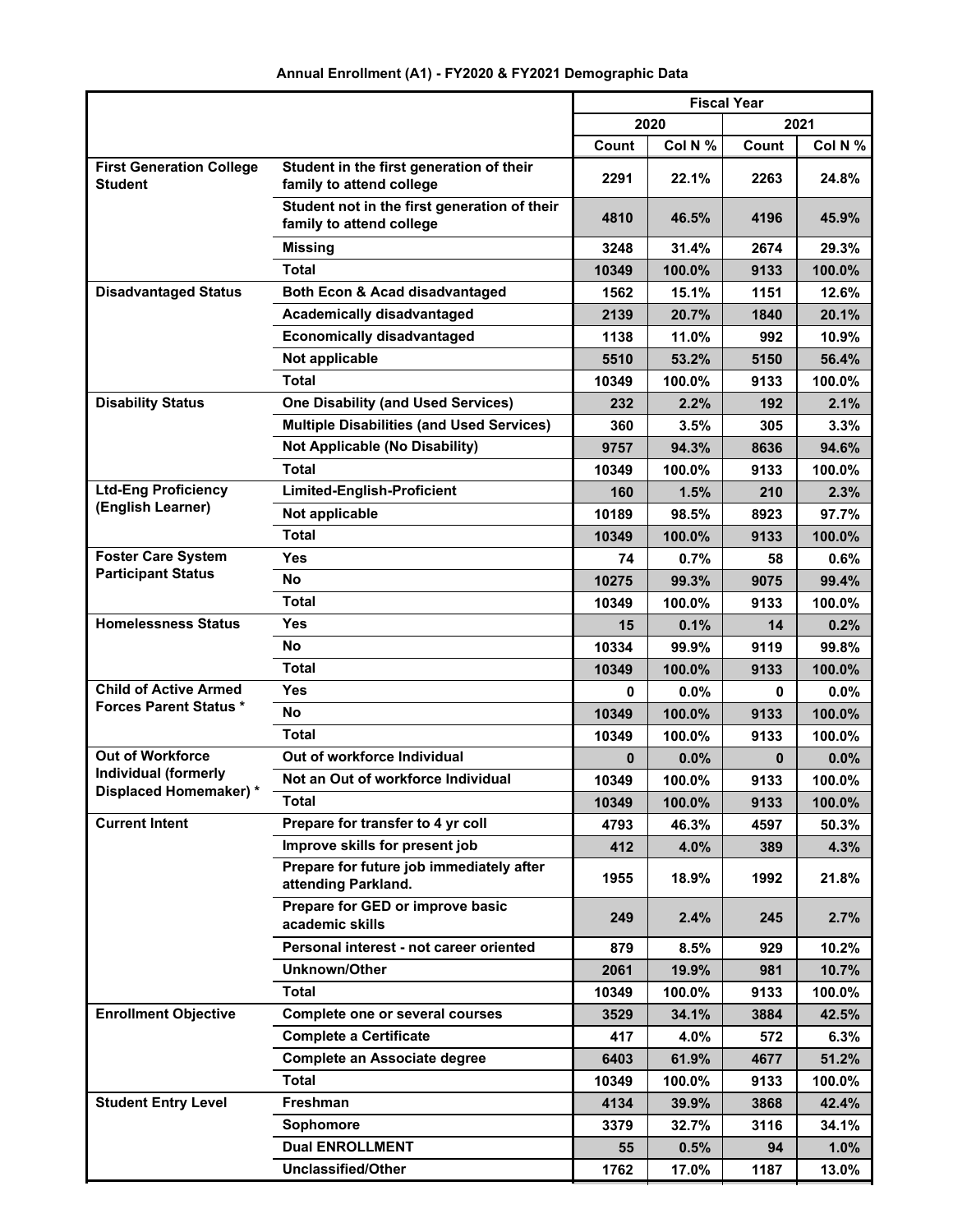|                                |                                | <b>Fiscal Year</b> |         |              |         |
|--------------------------------|--------------------------------|--------------------|---------|--------------|---------|
|                                |                                | 2020<br>2021       |         |              |         |
|                                |                                | Count              | Col N % | Count        | Col N % |
|                                | <b>Dual CREDIT</b>             | 1019               | 9.8%    | 868          | 9.5%    |
|                                | <b>Total</b>                   | 10349              | 100.0%  | 9133         | 100.0%  |
| <b>Highest Deg Prev Earned</b> | <b>Associates Degree</b>       | 475                | 4.6%    | 226          | 2.5%    |
|                                | <b>Bachelor Degree</b>         | 482                | 4.7%    | 433          | 4.7%    |
|                                | <b>Certificate</b>             | 197                | 1.9%    | 207          | 2.3%    |
|                                | <b>Doctoral Degree</b>         | 27                 | 0.3%    | 19           | 0.2%    |
|                                | <b>GED</b>                     | 200                | 1.9%    | 171          | 1.9%    |
|                                | <b>High Schl Diploma</b>       | 4912               | 47.5%   | 4585         | 50.2%   |
|                                | <b>Masters Degree</b>          | 110                | 1.1%    | 108          | 1.2%    |
|                                | <b>None</b>                    | 1118               | 10.8%   | 990          | 10.8%   |
|                                | <b>Other</b>                   | 427                | 4.1%    | 132          | 1.4%    |
|                                | <b>1st Professional Degree</b> | 1                  | $0.0\%$ | $\mathbf{0}$ | $0.0\%$ |
|                                | Some college                   | 1000               | 9.7%    | 454          | 5.0%    |
|                                | <b>Unknown</b>                 | 1400               | 13.5%   | 1808         | 19.8%   |
|                                | Total                          | 10349              | 100.0%  | 9133         | 100.0%  |

**Annual Enrollment (A1) - FY2020 & FY2021 Demographic Data**

\* Race/Ethnicity data per IPEDS reporting includes "Two or More Races"; this may be different than A1 reports prior to FY21. Only credit students are included in this table (off-year graduates not enrolled for credit are excluded). Source: a1fy21.sps, Prepared by IAR 1/10/2022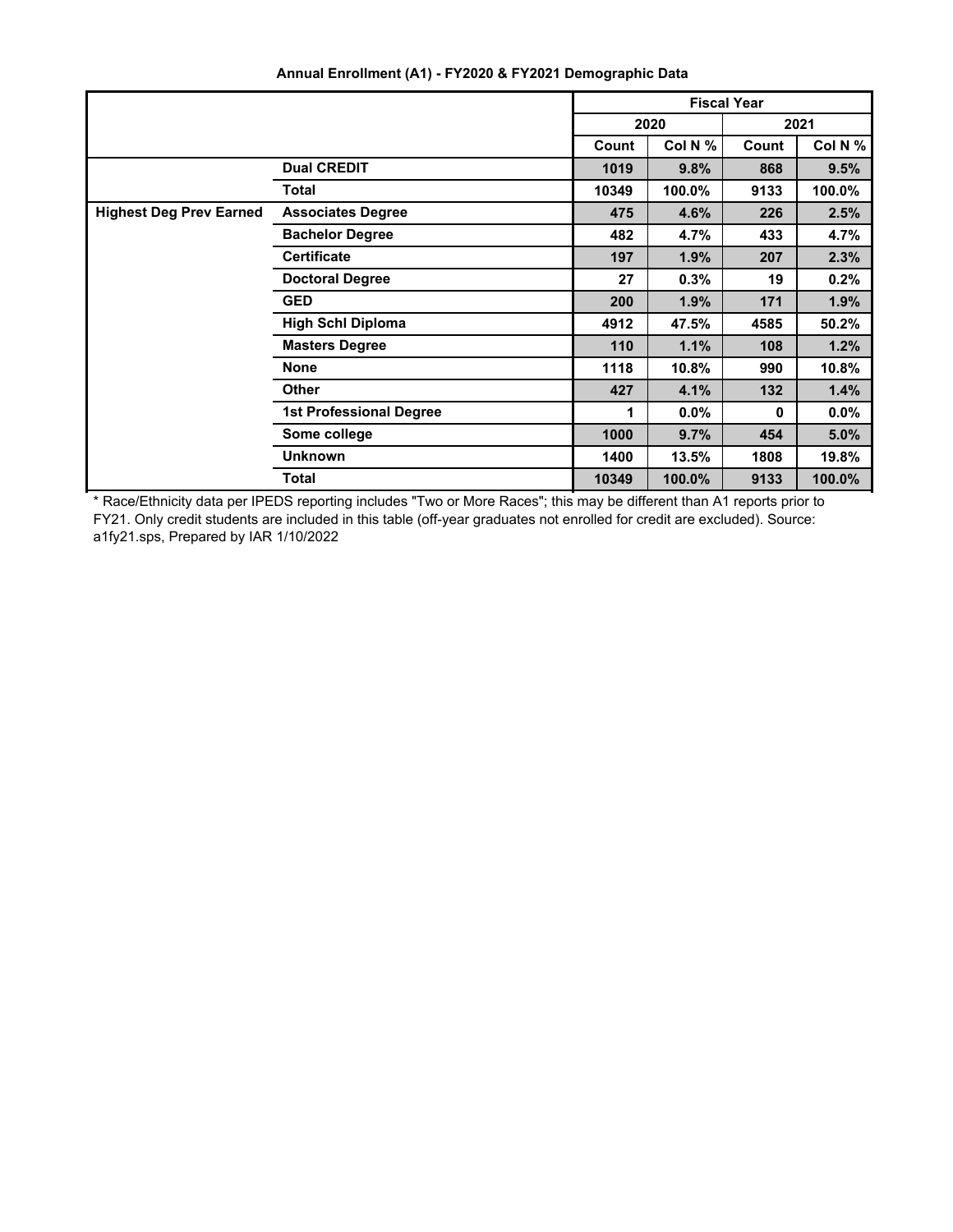| Annual Enrollment (A1) - FY2020 & FY2021 Residency Information |  |  |
|----------------------------------------------------------------|--|--|
|----------------------------------------------------------------|--|--|

|              |                             | <b>Fiscal Year</b> |         |                         |         |
|--------------|-----------------------------|--------------------|---------|-------------------------|---------|
|              |                             |                    | 2020    |                         | 2021    |
|              |                             | Count              | Col N % | Count                   | Col N % |
| Residency    | <b>In-district</b>          | 7374               | 71.3%   | 6449                    | 70.6%   |
|              | Out-of-district             | 2364               | 22.8%   | 2053                    | 22.5%   |
|              | Out-of-state                | 236                | 2.3%    | 347                     | 3.8%    |
|              | <b>Foreign Country</b>      | 375                | 3.6%    | 284                     | 3.1%    |
|              | Total                       | 10349              | 100.0%  | 9133                    | 100.0%  |
| <b>State</b> | <b>Not Reported</b>         | 89                 | 0.9%    | 88                      | 1.0%    |
|              | Alabama                     | 1                  | $0.0\%$ | 0                       | $0.0\%$ |
|              | Arizona                     | $\overline{2}$     | 0.0%    | 3                       | 0.0%    |
|              | Arkansas                    | 1                  | $0.0\%$ | $\mathbf{2}$            | $0.0\%$ |
|              | California                  | 30                 | 0.3%    | 44                      | 0.5%    |
|              | Colorado                    | 0                  | $0.0\%$ | 3                       | $0.0\%$ |
|              | Connecticut                 | 0                  | $0.0\%$ | $\mathbf{2}$            | $0.0\%$ |
|              | <b>District of Columbia</b> | 1                  | $0.0\%$ | 0                       | $0.0\%$ |
|              | Florida                     | 13                 | 0.1%    | 11                      | 0.1%    |
|              | Georgia                     | 4                  | $0.0\%$ | 5                       | 0.1%    |
|              | Hawaii                      | 1                  | $0.0\%$ | 1                       | $0.0\%$ |
|              | <b>Illinois</b>             | 9678               | 93.5%   | 8441                    | 92.4%   |
|              | Indiana                     | 43                 | 0.4%    | 54                      | 0.6%    |
|              | Iowa                        | 8                  | 0.1%    | 12                      | 0.1%    |
|              | Kansas                      | $\overline{2}$     | $0.0\%$ | $\overline{2}$          | $0.0\%$ |
|              | Kentucky                    | 9                  | 0.1%    | 13                      | 0.1%    |
|              | Louisiana                   | 1                  | $0.0\%$ | 1                       | $0.0\%$ |
|              | Maryland                    | 3                  | $0.0\%$ | 4                       | $0.0\%$ |
|              | <b>Massachusetts</b>        | $\overline{2}$     | $0.0\%$ | 9                       | 0.1%    |
|              | Michigan                    | 13                 | 0.1%    | 15                      | $0.2\%$ |
|              | Minnesota                   | $\overline{2}$     | 0.0%    | 6                       | 0.1%    |
|              | <b>Mississippi</b>          | 0                  | $0.0\%$ | 2                       | $0.0\%$ |
|              | <b>Missouri</b>             | 9                  | 0.1%    | 12                      | 0.1%    |
|              | Nebraska                    | 2                  | $0.0\%$ | 5                       | 0.1%    |
|              | Nevada                      | 1                  | 0.0%    | 1                       | 0.0%    |
|              | <b>New Jersey</b>           | 9                  | 0.1%    | 18                      | 0.2%    |
|              | <b>New York</b>             | 5                  | $0.0\%$ | 6                       | 0.1%    |
|              | North Carolina              | 3                  | 0.0%    | 3                       | 0.0%    |
|              | Ohio                        | $\mathbf{1}$       | $0.0\%$ | $\overline{\mathbf{r}}$ | 0.1%    |
|              | Oklahoma                    | 1                  | 0.0%    | 1                       | 0.0%    |
|              | Oregon                      | $\mathbf 0$        | $0.0\%$ | $\mathbf{1}$            | 0.0%    |
|              | Pennsylvania                | 4                  | 0.0%    | 9                       | 0.1%    |
|              | S Carolina                  | 2                  | $0.0\%$ | 3                       | $0.0\%$ |
|              | <b>Tennessee</b>            | 3                  | $0.0\%$ | 7                       | 0.1%    |
|              | Texas                       | 13                 | 0.1%    | 22                      | 0.2%    |
|              | Utah                        | 1                  | 0.0%    | 0                       | 0.0%    |
|              | Virginia                    | 3                  | 0.0%    | 7                       | 0.1%    |
|              | Washington                  | 5                  | $0.0\%$ | 12                      | 0.1%    |
|              | Wisconsin                   | 9                  | 0.1%    | 15                      | 0.2%    |
|              | Wyoming                     | 0                  | 0.0%    | 2                       | 0.0%    |
|              | Foreign                     | 375                | 3.6%    | 284                     | 3.1%    |
|              | Total                       | 10349              | 100.0%  | 9133                    | 100.0%  |

 Only credit students are included in this table (off-year graduates not enrolled for credit are excluded). Source: a1fy21.sps, Prepared by IAR 1/10/2022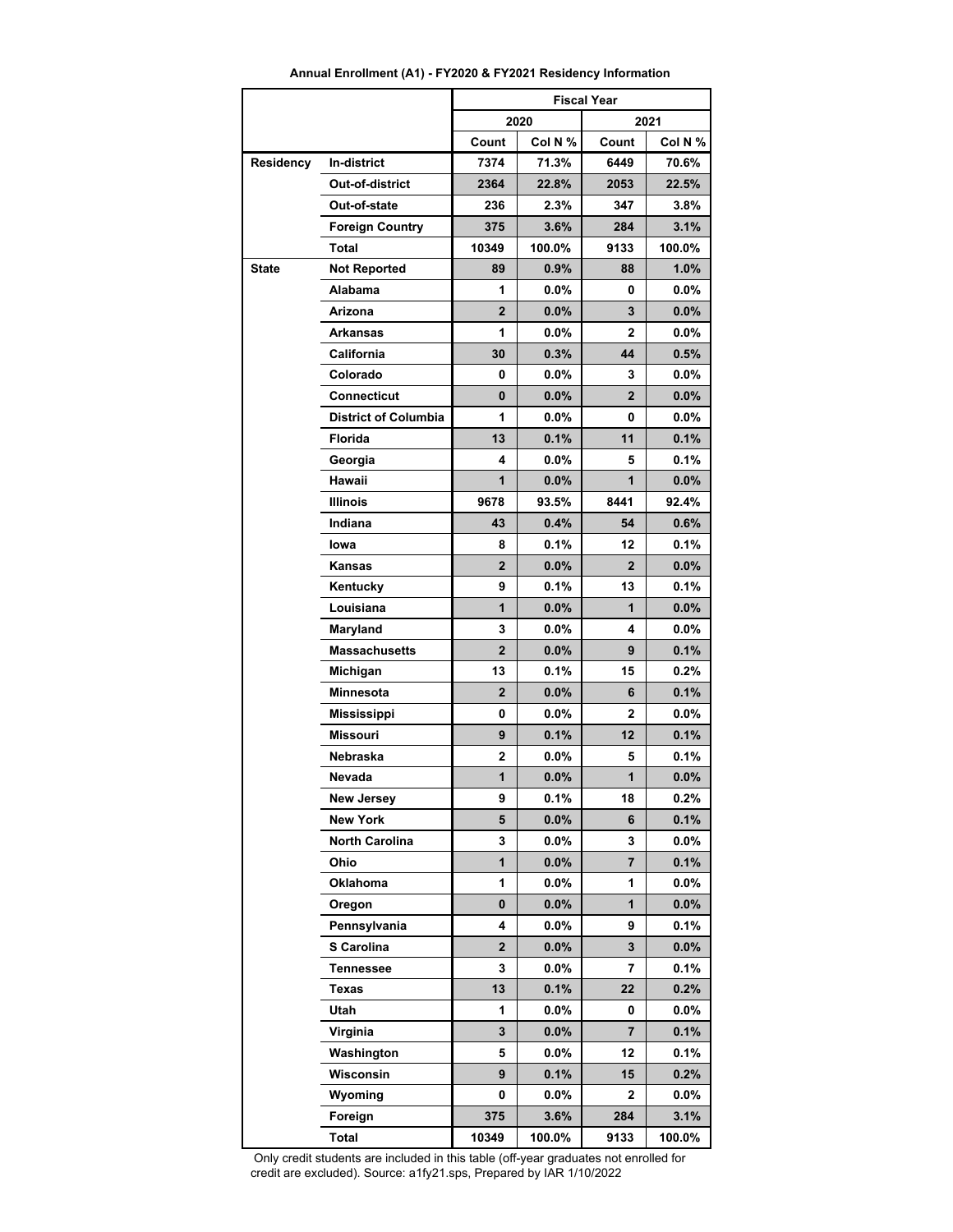|         |                 | <b>Fiscal Year</b> |            |                |            |  |
|---------|-----------------|--------------------|------------|----------------|------------|--|
|         |                 |                    | 2020       |                | 2021       |  |
|         |                 | Count              | Column N % | Count          | Column N % |  |
| Program | <b>B AATAAS</b> | 1                  | $0.0\%$    | 10             | 0.1%       |  |
|         | <b>B ABGAAS</b> | 3                  | 0.0%       | 0              | 0.0%       |  |
|         | <b>B ABKAAS</b> | 1                  | $0.0\%$    | 0              | $0.0\%$    |  |
|         | <b>B ABLAAS</b> | 28                 | 0.3%       | 14             | 0.2%       |  |
|         | <b>B ABLCER</b> | 1                  | 0.0%       | 0              | $0.0\%$    |  |
|         | <b>B ABMAAS</b> | 38                 | 0.4%       | 31             | 0.3%       |  |
|         | <b>B ABRAAS</b> | $\mathbf{2}$       | 0.0%       | 1              | $0.0\%$    |  |
|         | <b>B ABTAAS</b> | 44                 | 0.4%       | 28             | 0.3%       |  |
|         | <b>B ABTCER</b> | 7                  | 0.1%       | 3              | $0.0\%$    |  |
|         | <b>B ACCAAS</b> | 72                 | 0.7%       | 59             | 0.6%       |  |
|         | <b>B ACCCER</b> | 7                  | 0.1%       | 12             | 0.1%       |  |
|         | <b>B AGBCER</b> | $\overline{2}$     | 0.0%       | 1              | 0.0%       |  |
|         | <b>B AROCER</b> | 0                  | 0.0%       | $\mathbf{2}$   | $0.0\%$    |  |
|         | <b>B ETRCER</b> | 3                  | 0.0%       | 5              | 0.1%       |  |
|         | <b>B FLDCER</b> | $\overline{2}$     | 0.0%       | 0              | $0.0\%$    |  |
|         | <b>B FSACER</b> | 1                  | 0.0%       | $\bf{0}$       | 0.0%       |  |
|         | <b>B FSSCER</b> | $\overline{2}$     | 0.0%       | 0              | $0.0\%$    |  |
|         | <b>B GISCER</b> | $\mathbf{1}$       | 0.0%       | 0              | $0.0\%$    |  |
|         | <b>B HCMAAS</b> | 17                 | 0.2%       | 7              | 0.1%       |  |
|         | <b>B HIFCER</b> | 1                  | 0.0%       | $\mathbf{2}$   | 0.0%       |  |
|         | <b>B HIHAAS</b> | 10                 | 0.1%       | $\overline{2}$ | $0.0\%$    |  |
|         | <b>B HIMCER</b> | 1                  | 0.0%       | $\bf{0}$       | $0.0\%$    |  |
|         | <b>B HIRAAS</b> | 9                  | 0.1%       | 5              | 0.1%       |  |
|         | <b>B INDCER</b> | 6                  | 0.1%       | $\overline{7}$ | 0.1%       |  |
|         | <b>B INTCER</b> | 1                  | 0.0%       | 1              | $0.0\%$    |  |
|         | <b>B MGTAAS</b> | 128                | 1.2%       | 120            | 1.3%       |  |
|         | <b>B MKTAAS</b> | 44                 | 0.4%       | 35             | 0.4%       |  |
|         | <b>B SERCER</b> | 0                  | 0.0%       | 1              | $0.0\%$    |  |
|         | <b>E ACRAAS</b> | 20                 | 0.2%       | 11             | 0.1%       |  |
|         | <b>E ACRCER</b> | 1                  | 0.0%       | 1              | 0.0%       |  |
|         | <b>E AFTAAS</b> | 36                 | 0.3%       | 46             | 0.5%       |  |
|         | <b>E AMTCER</b> | 1                  | 0.0%       | 5              | 0.1%       |  |
|         | <b>E AUSCER</b> | 13                 | 0.1%       | 7              | 0.1%       |  |
|         | <b>E AUTAAS</b> | 81                 | 0.8%       | 69             | 0.8%       |  |
|         | <b>E BCRCER</b> | 3                  | $0.0\%$    | 5              | $0.1\%$    |  |
|         | <b>E CADCER</b> | 1                  | 0.0%       | 1              | $0.0\%$    |  |
|         | <b>E CBSCER</b> | 3                  | $0.0\%$    | 10             | 0.1%       |  |
|         | <b>E CDBAAS</b> | 3                  | 0.0%       | 0              | $0.0\%$    |  |
|         | <b>E CDMAAS</b> | 60                 | $0.6\%$    | 61             | $0.7\%$    |  |
|         | <b>E CDSAAS</b> | 13                 | 0.1%       | 14             | 0.2%       |  |
|         | <b>E CDSCER</b> | 5                  | $0.0\%$    | 3              | $0.0\%$    |  |
|         | <b>E CIVCER</b> | 3                  | $0.0\%$    | $\mathbf{2}$   | 0.0%       |  |
|         | <b>E CLSCER</b> | 31                 | 0.3%       | 35             | 0.4%       |  |
|         | <b>E CMDCER</b> | 4                  | 0.0%       | $\mathbf{2}$   | 0.0%       |  |
|         | <b>E CNHAAS</b> | 18                 | 0.2%       | 30             | 0.3%       |  |
|         | <b>E CTTAAS</b> | 2                  | 0.0%       | 2              | 0.0%       |  |

# **Annual Enrollment (A1) - FY2020 & FY2021 Program of Study**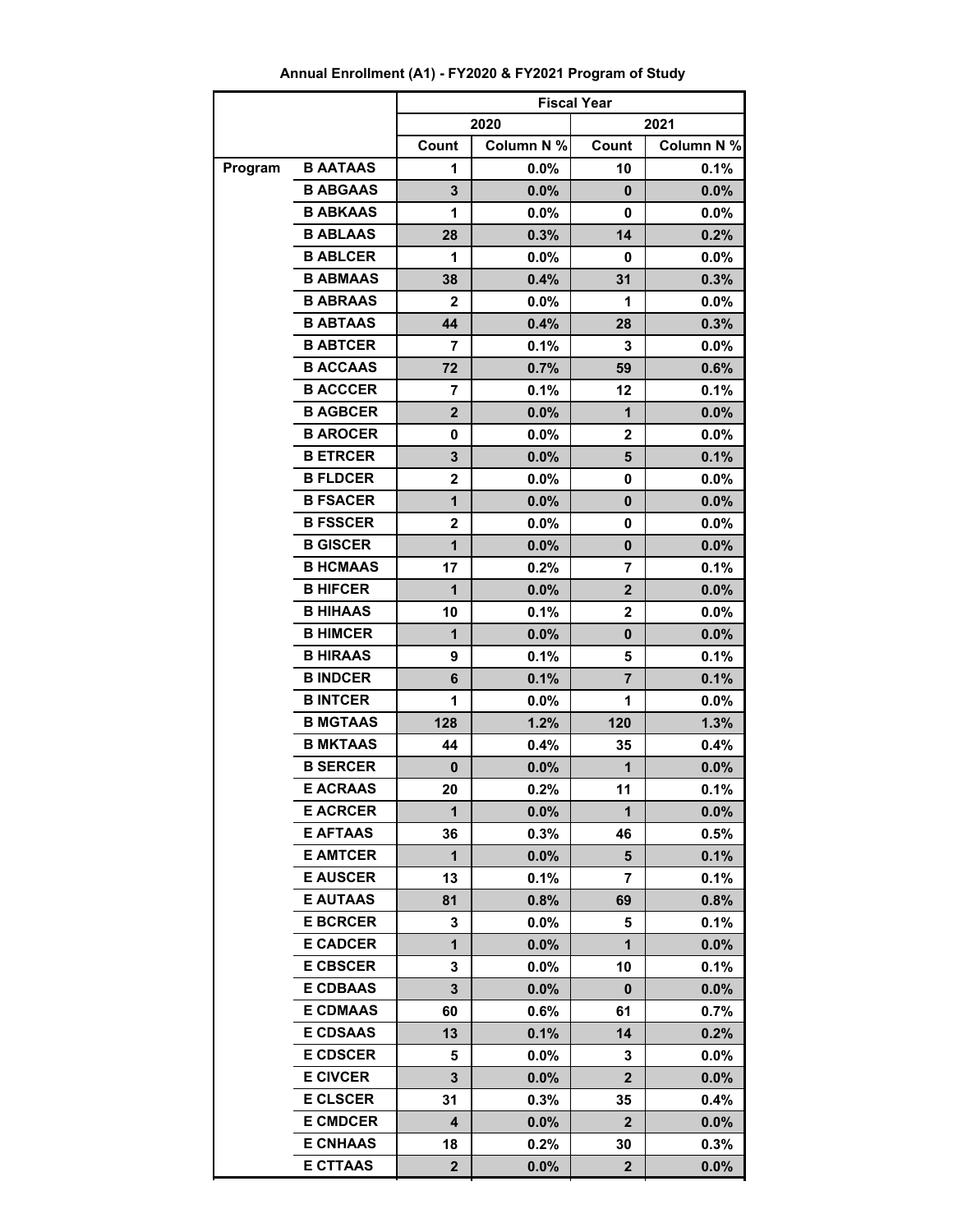|                 | <b>Fiscal Year</b> |            |              |            |  |
|-----------------|--------------------|------------|--------------|------------|--|
|                 |                    | 2020       |              | 2021       |  |
|                 | Count              | Column N % | Count        | Column N % |  |
| <b>E ECSAAS</b> | 24                 | 0.2%       | 11           | 0.1%       |  |
| <b>E ECSCER</b> | 0                  | 0.0%       | $\mathbf 1$  | 0.0%       |  |
| <b>E ELPCER</b> | 16                 | 0.2%       | 7            | 0.1%       |  |
| <b>E ENSAES</b> | 170                | 1.6%       | 138          | 1.5%       |  |
| <b>E HACAAS</b> | 28                 | 0.3%       | 21           | $0.2\%$    |  |
| <b>E HACCER</b> | 6                  | 0.1%       | 4            | $0.0\%$    |  |
| <b>E HVCCER</b> | 8                  | 0.1%       | 3            | $0.0\%$    |  |
| <b>E IMCCER</b> | 3                  | 0.0%       | $\mathbf{2}$ | $0.0\%$    |  |
| <b>E IMTCER</b> | 0                  | $0.0\%$    | 3            | $0.0\%$    |  |
| <b>E IWTCER</b> | 32                 | 0.3%       | 41           | 0.4%       |  |
| <b>E MFGAAS</b> | 40                 | 0.4%       | 35           | $0.4\%$    |  |
| <b>E MMCCER</b> | $\overline{2}$     | 0.0%       | 0            | $0.0\%$    |  |
| <b>E PETAAS</b> | 40                 | 0.4%       | 32           | 0.4%       |  |
| <b>E SRVCER</b> | 0                  | 0.0%       | 3            | $0.0\%$    |  |
| <b>F AADAFA</b> | 113                | 1.1%       | 90           | 1.0%       |  |
| <b>F AAEAFA</b> | 11                 | 0.1%       | 15           | 0.2%       |  |
| <b>F ENTAAS</b> | 8                  | 0.1%       | 4            | $0.0\%$    |  |
| <b>F GDICER</b> | $\overline{2}$     | 0.0%       | 5            | 0.1%       |  |
| <b>F GDSAAS</b> | 35                 | 0.3%       | 30           | 0.3%       |  |
| <b>F GPPCER</b> | $\mathbf{1}$       | $0.0\%$    | $\mathbf 1$  | $0.0\%$    |  |
| <b>F MCBAAS</b> | 41                 | 0.4%       | 24           | 0.3%       |  |
| <b>F MCCAAS</b> | 1                  | 0.0%       | 1            | $0.0\%$    |  |
| <b>F MPHAAS</b> | 34                 | 0.3%       | 19           | 0.2%       |  |
| <b>F MPRCER</b> | 3                  | 0.0%       | 6            | 0.1%       |  |
| <b>F MSEAFA</b> | 18                 | $0.2\%$    | 13           | 0.1%       |  |
| <b>F MSPAFA</b> | 8                  | 0.1%       | 11           | 0.1%       |  |
| <b>G AKGCER</b> | 1                  | $0.0\%$    | 2            | $0.0\%$    |  |
| <b>G AMACER</b> | 1                  | 0.0%       | 8            | 0.1%       |  |
| <b>G BOFCER</b> | 0                  | $0.0\%$    | 1            | $0.0\%$    |  |
| <b>G CMACER</b> | 7                  | 0.1%       | 0            | 0.0%       |  |
| <b>G DHGAAS</b> | 66                 | 0.6%       | 70           | 0.8%       |  |
| <b>G EMACER</b> | 16                 | 0.2%       | 46           | 0.5%       |  |
| <b>G EMTAAS</b> | 28                 | 0.3%       | 26           | 0.3%       |  |
| <b>G EMTCER</b> | 15                 | 0.1%       | 12           | 0.1%       |  |
| <b>G FSTAAS</b> | 12                 | 0.1%       | 9            | 0.1%       |  |
| <b>G MASCER</b> | 7                  | 0.1%       | 8            | 0.1%       |  |
| <b>G MSGAAS</b> | 15                 | 0.1%       | 15           | $0.2\%$    |  |
| <b>G MSGCER</b> | 3                  | 0.0%       | 3            | $0.0\%$    |  |
| <b>G MTRCER</b> | 0                  | $0.0\%$    | 1            | $0.0\%$    |  |
| <b>G NASCER</b> | 48                 | 0.5%       | 82           | 0.9%       |  |
| <b>G NURAAS</b> | 236                | 2.3%       | 219          | 2.4%       |  |
| <b>G NURCER</b> | 33                 | 0.3%       | 24           | 0.3%       |  |
| <b>G OTAAAS</b> | 41                 | 0.4%       | 35           | 0.4%       |  |
| <b>G RTTAAS</b> | 25                 | 0.2%       | 24           | 0.3%       |  |
| <b>G SPTCER</b> | 4                  | $0.0\%$    | 5            | $0.1\%$    |  |
| <b>G SURAAS</b> | 41                 | 0.4%       | 38           | 0.4%       |  |

**41 0.4% 38 0.4%**

# **Annual Enrollment (A1) - FY2020 & FY2021 Program of Study**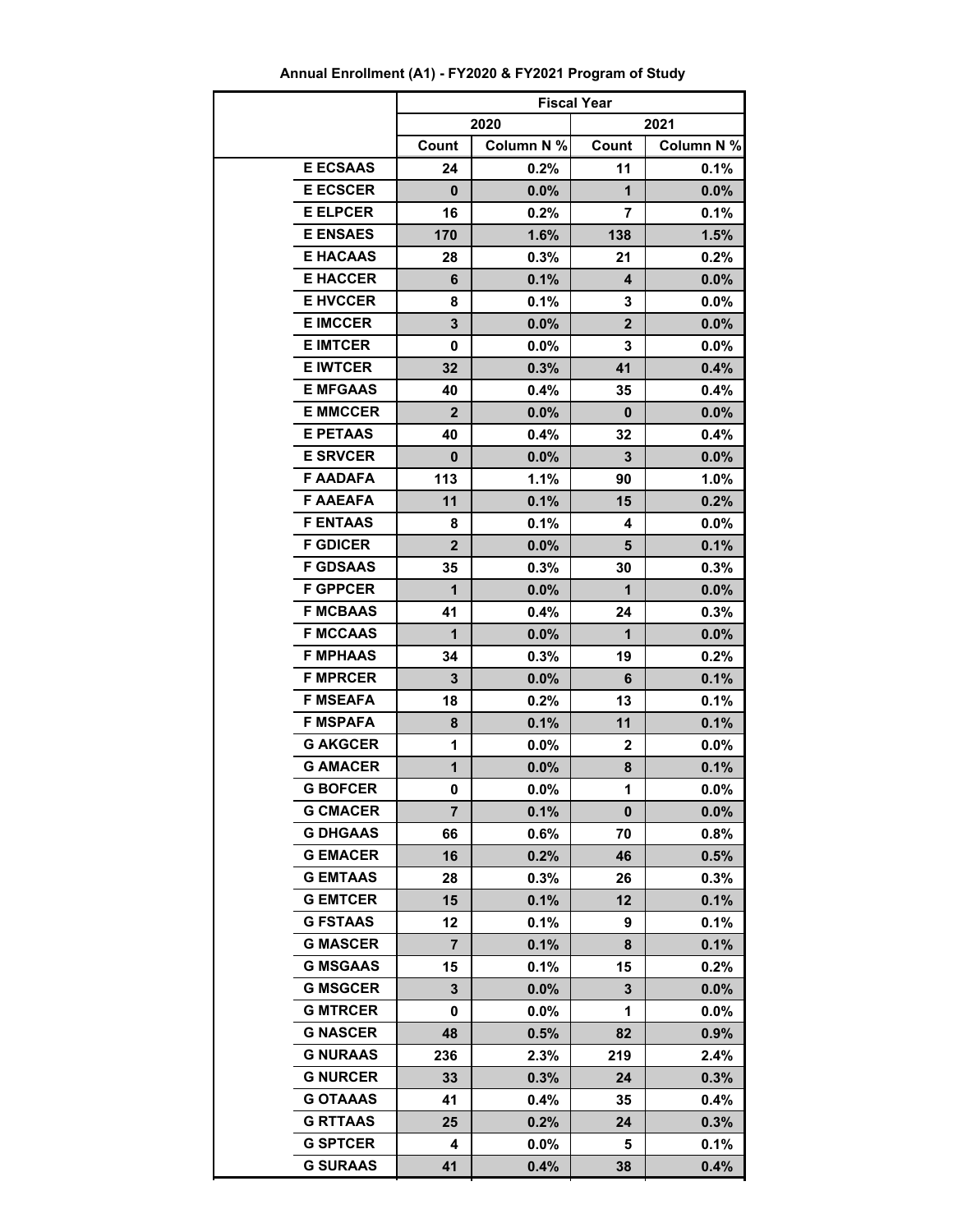|                 | <b>Fiscal Year</b> |            |                |            |
|-----------------|--------------------|------------|----------------|------------|
|                 |                    | 2020       |                | 2021       |
|                 | Count              | Column N % | Count          | Column N % |
| <b>G VTTAAS</b> | 53                 | 0.5%       | 49             | 0.5%       |
| <b>G XCTCER</b> | 3                  | 0.0%       | 8              | 0.1%       |
| <b>G XMRCER</b> | 2                  | $0.0\%$    | 3              | $0.0\%$    |
| <b>G XRAAAS</b> | 27                 | 0.3%       | 28             | 0.3%       |
| <b>H GAAAA</b>  | 1388               | 13.4%      | 1249           | 13.7%      |
| <b>H GAACE</b>  | 2465               | 23.8%      | 2967           | 32.5%      |
| <b>I OCDAAS</b> | 1                  | $0.0\%$    | 0              | $0.0\%$    |
| <b>N ASGAS</b>  | 1411               | 13.6%      | 1227           | 13.4%      |
| <b>N FTRCER</b> | 5                  | $0.0\%$    | 2              | $0.0\%$    |
| OCCUP0199       | 39                 | 0.4%       | $\mathbf{0}$   | 0.0%       |
| OCCUP0699       | 24                 | 0.2%       | 0              | $0.0\%$    |
| OCCUP0799       | 349                | 3.4%       | $\mathbf{0}$   | 0.0%       |
| OCCUP1099       | 10                 | 0.1%       | 0              | $0.0\%$    |
| OCCUP1599       | 8                  | 0.1%       | 0              | $0.0\%$    |
| OCCUP1799       | 969                | 9.4%       | 782            | 8.6%       |
| OCCUP2101       | 23                 | 0.2%       | 0              | 0.0%       |
| OCCUP3199       | 1                  | $0.0\%$    | 0              | $0.0\%$    |
| OCCUP4399       | 5                  | 0.0%       | $\mathbf{0}$   | 0.0%       |
| OCCUP4699       | 3                  | $0.0\%$    | 0              | $0.0\%$    |
| OCCUP4799       | 62                 | 0.6%       | $\mathbf{0}$   | 0.0%       |
| OCCUP4899       | 63                 | 0.6%       | 0              | $0.0\%$    |
| <b>S CDECER</b> | 1                  | 0.0%       | 0              | $0.0\%$    |
| <b>S CHDAAS</b> | 30                 | 0.3%       | 12             | 0.1%       |
| <b>S CJSAAS</b> | 81                 | 0.8%       | 61             | 0.7%       |
| <b>S FSTAAS</b> | 4                  | $0.0\%$    | 2              | $0.0\%$    |
| <b>T BKPCER</b> | $\mathbf{1}$       | 0.0%       | $\mathbf 1$    | 0.0%       |
| <b>T CISCER</b> | $\mathbf 2$        | $0.0\%$    | 3              | $0.0\%$    |
| <b>T CMSAAS</b> | 1                  | 0.0%       | 0              | 0.0%       |
| <b>T CNAAAS</b> | 62                 | 0.6%       | 53             | 0.6%       |
| <b>T CPLAAS</b> | 56                 | 0.5%       | 37             | 0.4%       |
| <b>T DGMAAS</b> | 40                 | 0.4%       | 38             | 0.4%       |
| <b>T GOGCER</b> | 1                  | $0.0\%$    | 0              | $0.0\%$    |
| <b>T GPRCER</b> | 3                  | $0.0\%$    | 3              | 0.0%       |
| <b>TIADAAS</b>  | 5                  | 0.0%       | 3              | 0.0%       |
| <b>TIADCER</b>  | 4                  | 0.0%       | 1              | $0.0\%$    |
| <b>TIPRCER</b>  | 9                  | 0.1%       | 17             | 0.2%       |
| <b>T MOBCER</b> | 0                  | $0.0\%$    | 1              | $0.0\%$    |
| <b>T MSACER</b> | 1                  | 0.0%       | $\overline{2}$ | 0.0%       |
| <b>T MSOCER</b> | 1                  | $0.0\%$    | 0              | $0.0\%$    |
| <b>T OCAAAS</b> | 55                 | 0.5%       | 43             | 0.5%       |
| <b>TOCPCER</b>  | 4                  | $0.0\%$    | $\mathbf{2}$   | $0.0\%$    |
| <b>TOOSCER</b>  | 1                  | 0.0%       | 1              | 0.0%       |
| <b>T PCFCER</b> | 4                  | $0.0\%$    | 12             | 0.1%       |
| <b>T SDVCER</b> | 3                  | 0.0%       | 1              | 0.0%       |
| <b>T VGWCER</b> | 1                  | $0.0\%$    | 1              | $0.0\%$    |
| <b>T WAPCER</b> | $\mathbf 0$        | 0.0%       | 1              | 0.0%       |

**Annual Enrollment (A1) - FY2020 & FY2021 Program of Study**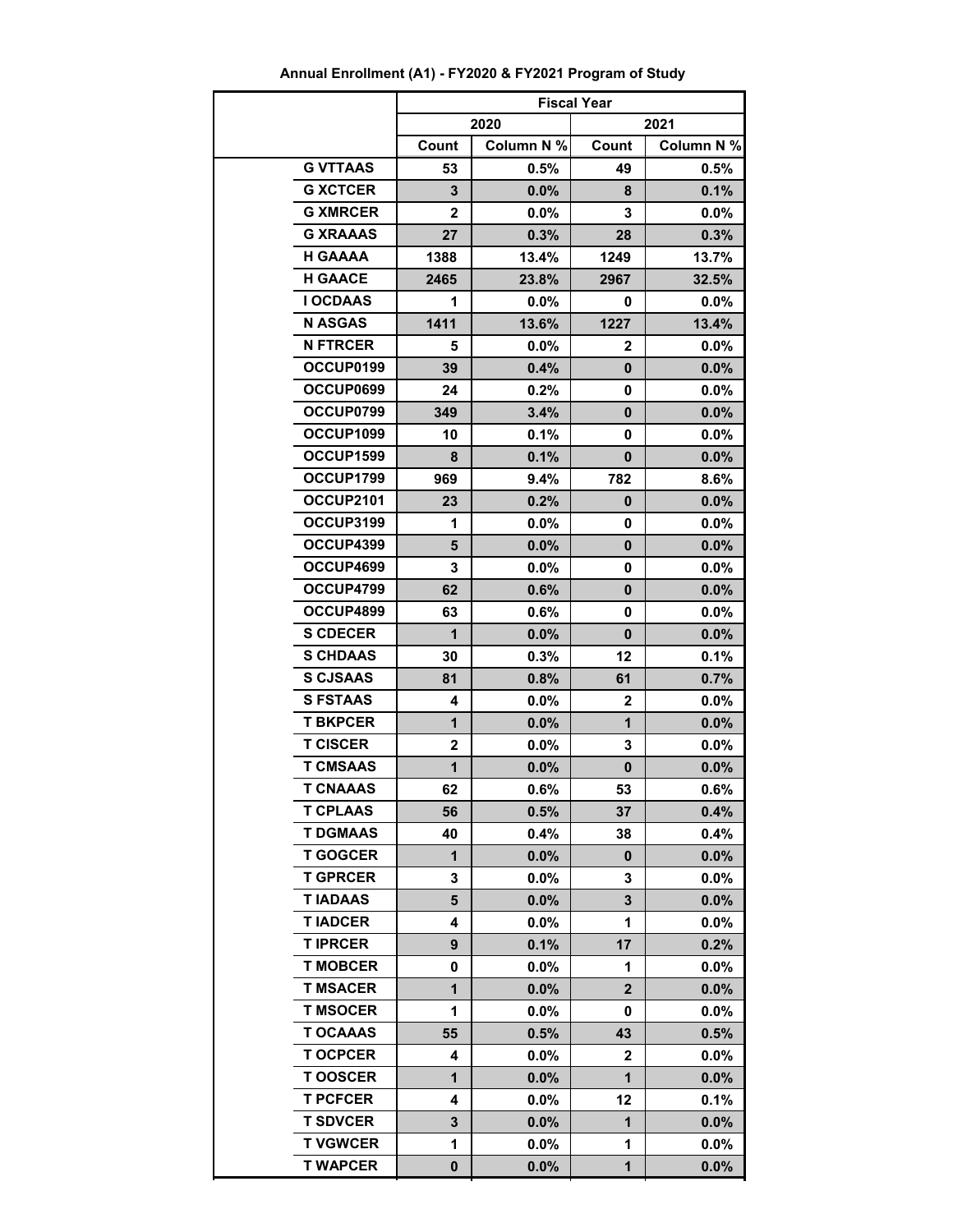|                  | <b>Fiscal Year</b> |            |                |            |  |
|------------------|--------------------|------------|----------------|------------|--|
|                  |                    | 2020       |                | 2021       |  |
|                  | Count              | Column N % | Count          | Column N % |  |
| <b>V ADVCER</b>  | 1                  | $0.0\%$    | 0              | $0.0\%$    |  |
| <b>V CMPCER</b>  | $\bf{0}$           | 0.0%       | 1              | 0.0%       |  |
| <b>V PRPCER</b>  | 3                  | $0.0\%$    | $\mathbf{2}$   | 0.0%       |  |
| <b>V UASCER</b>  | $\overline{2}$     | $0.0\%$    | $\overline{2}$ | 0.0%       |  |
| <b>VOCSK1600</b> | 3                  | 0.0%       | 0              | 0.0%       |  |
| <b>X CDLCER</b>  | 57                 | 0.6%       | 135            | 1.5%       |  |
| Y AB1CE          | $\mathbf{2}$       | 0.0%       | 1              | 0.0%       |  |
| Y AB2CE          | 23                 | 0.2%       | 1              | 0.0%       |  |
| Y AB3CE          | 44                 | 0.4%       | 7              | 0.1%       |  |
| Y AB4CE          | 40                 | 0.4%       | 14             | 0.2%       |  |
| Y AS5CE          | 28                 | 0.3%       | $\overline{7}$ | 0.1%       |  |
| Y AS6CE          | 11                 | 0.1%       | 6              | 0.1%       |  |
| Y EL1CE          | 11                 | 0.1%       | 3              | $0.0\%$    |  |
| Y EL2CE          | 15                 | 0.1%       | 6              | 0.1%       |  |
| Y EL3CE          | 39                 | 0.4%       | 16             | 0.2%       |  |
| Y EL4CE          | 52                 | 0.5%       | 28             | 0.3%       |  |
| Y EL5CE          | 81                 | 0.8%       | 44             | 0.5%       |  |
| Y EL6CE          | 1                  | $0.0\%$    | $\overline{2}$ | 0.0%       |  |
| <b>Y GSUAGS</b>  | 682                | 6.6%       | 450            | 4.9%       |  |
| <b>Total</b>     | 10349              | 100.0%     | 9133           | 100.0%     |  |

**Annual Enrollment (A1) - FY2020 & FY2021 Program of Study**

 Only credit students are included in this table (off-year graduates not enrolled for credit are excluded). Source: a1fy21.sps, Prepared by IAR 1/10/2022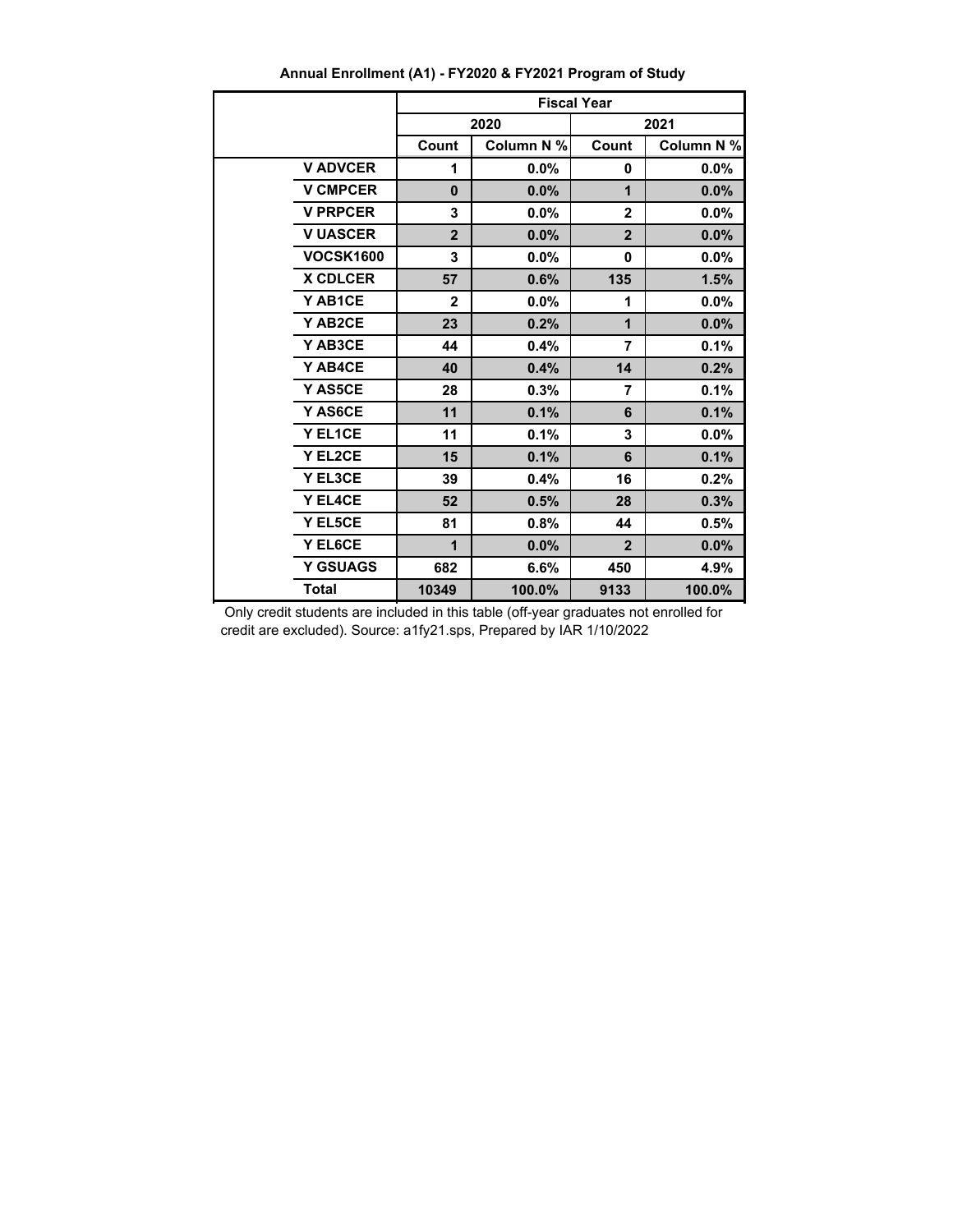|                                                |                               | <b>Fiscal Year</b> |         |                 |         |
|------------------------------------------------|-------------------------------|--------------------|---------|-----------------|---------|
|                                                |                               |                    | 2020    |                 | 2021    |
|                                                |                               | Count              | Col N % | Count           | Col N % |
| <b>Type of Completion</b>                      | <b>Reverse Transfer</b>       | 13                 | 0.1%    | 7               | 0.1%    |
|                                                | <b>Graduate completer</b>     | 1133               | 10.9%   | 1162            | 12.7%   |
|                                                | DID NOT complete a program    | 9203               | 88.9%   | 7964            | 87.2%   |
|                                                | <b>Total</b>                  | 10349              | 100.0%  | 9133            | 100.0%  |
| <b>Term Graduated 1st</b><br><b>Curriculum</b> | <b>Spring Term</b>            | 603                | 5.8%    | 669             | 7.3%    |
|                                                | <b>Fall Term</b>              | 332                | 3.2%    | 354             | 3.9%    |
|                                                | <b>Summer Term</b>            | 211                | 2.0%    | 146             | 1.6%    |
|                                                | Did Not Complete a Curriculum | 9203               | 88.9%   | 7964            | 87.2%   |
|                                                | <b>Total</b>                  | 10349              | 100.0%  | 9133            | 100.0%  |
| <b>Term Graduated 2nd</b><br><b>Curriculum</b> | <b>Spring Term</b>            | 139                | 1.3%    | 136             | 1.5%    |
|                                                | <b>Fall Term</b>              | 69                 | 0.7%    | 89              | 1.0%    |
|                                                | <b>Summer Term</b>            | 39                 | 0.4%    | 30              | 0.3%    |
|                                                | Did Not Complete a Curriculum | 10102              | 97.6%   | 8878            | 97.2%   |
|                                                | <b>Total</b>                  | 10349              | 100.0%  | 9133            | 100.0%  |
| <b>Primary Program</b>                         |                               | 9203               | 88.9%   | 7964            | 87.2%   |
| Completed                                      | <b>B ABGAAS</b>               | 1                  | 0.0%    | 0               | 0.0%    |
|                                                | <b>B ABLAAS</b>               | 3                  | 0.0%    | $\mathbf{2}$    | 0.0%    |
|                                                | <b>B ABLCER</b>               | 8                  | 0.1%    | 4               | 0.0%    |
|                                                | <b>B ABMAAS</b>               | 4                  | 0.0%    | 8               | 0.1%    |
|                                                | <b>B ABRAAS</b>               | 1                  | 0.0%    | $\bf{0}$        | 0.0%    |
|                                                | <b>B ABTAAS</b>               | 5                  | 0.0%    | 13              | 0.1%    |
|                                                | <b>B ABTCER</b>               | 15                 | 0.1%    | 6               | 0.1%    |
|                                                | <b>B ACCAAS</b>               | 4                  | 0.0%    | 4               | $0.0\%$ |
|                                                | <b>B ACCCER</b>               | 1                  | 0.0%    | 3               | 0.0%    |
|                                                | <b>B AGBCER</b>               | 3                  | 0.0%    | 0               | $0.0\%$ |
|                                                | <b>B ETRCER</b>               | 14                 | 0.1%    | 15              | 0.2%    |
|                                                | <b>B FLDCER</b>               | $\mathbf{2}$       | 0.0%    | 0               | 0.0%    |
|                                                | <b>B FSACER</b>               | 4                  | 0.0%    | 1               | 0.0%    |
|                                                | <b>B FSSCER</b>               | 14                 | 0.1%    | 0               | $0.0\%$ |
|                                                | <b>B GISCER</b>               | $\mathbf 1$        | 0.0%    | 0               | 0.0%    |
|                                                | <b>B HCMAAS</b>               | $\mathbf{2}$       | $0.0\%$ | 1               | $0.0\%$ |
|                                                | <b>B HIRAAS</b>               | $\mathbf{1}$       | $0.0\%$ | 0               | 0.0%    |
|                                                | <b>B INDCER</b>               | 0                  | $0.0\%$ | $\mathbf{2}$    | $0.0\%$ |
|                                                | <b>B MGTAAS</b>               | 14                 | 0.1%    | 13              | 0.1%    |
|                                                | <b>B MKTAAS</b>               | 1                  | $0.0\%$ | $\mathbf{2}$    | $0.0\%$ |
|                                                | <b>B SERCER</b>               | 1                  | $0.0\%$ | $\mathbf{1}$    | 0.0%    |
|                                                | <b>E ACECER</b>               | 1                  | $0.0\%$ | 0               | $0.0\%$ |
|                                                | <b>E ACRAAS</b>               | $3\phantom{a}$     | $0.0\%$ | 3               | 0.0%    |
|                                                | <b>E ACRCER</b>               | $\mathbf{2}$       | $0.0\%$ | $\mathbf{2}$    | $0.0\%$ |
|                                                | <b>E AFTAAS</b>               | 0                  | $0.0\%$ | 9 <sup>°</sup>  | 0.1%    |
|                                                | <b>E AMTCER</b>               | 9                  | 0.1%    | 4               | $0.0\%$ |
|                                                | <b>E AUSCER</b>               | 12                 | 0.1%    | 14              | 0.2%    |
|                                                | <b>E AUTAAS</b>               | 12                 | 0.1%    | 9               | 0.1%    |
|                                                | <b>E CBSCER</b>               | 0                  | $0.0\%$ | $3\phantom{.0}$ | 0.0%    |
|                                                | <b>E CDMAAS</b>               | 3                  | $0.0\%$ | 9               | 0.1%    |
|                                                | <b>E CLSCER</b>               | 16                 | 0.2%    | 6               | 0.1%    |

# **Annual Enrollment (A1) - FY2020 & FY2021 Degree Completion Data**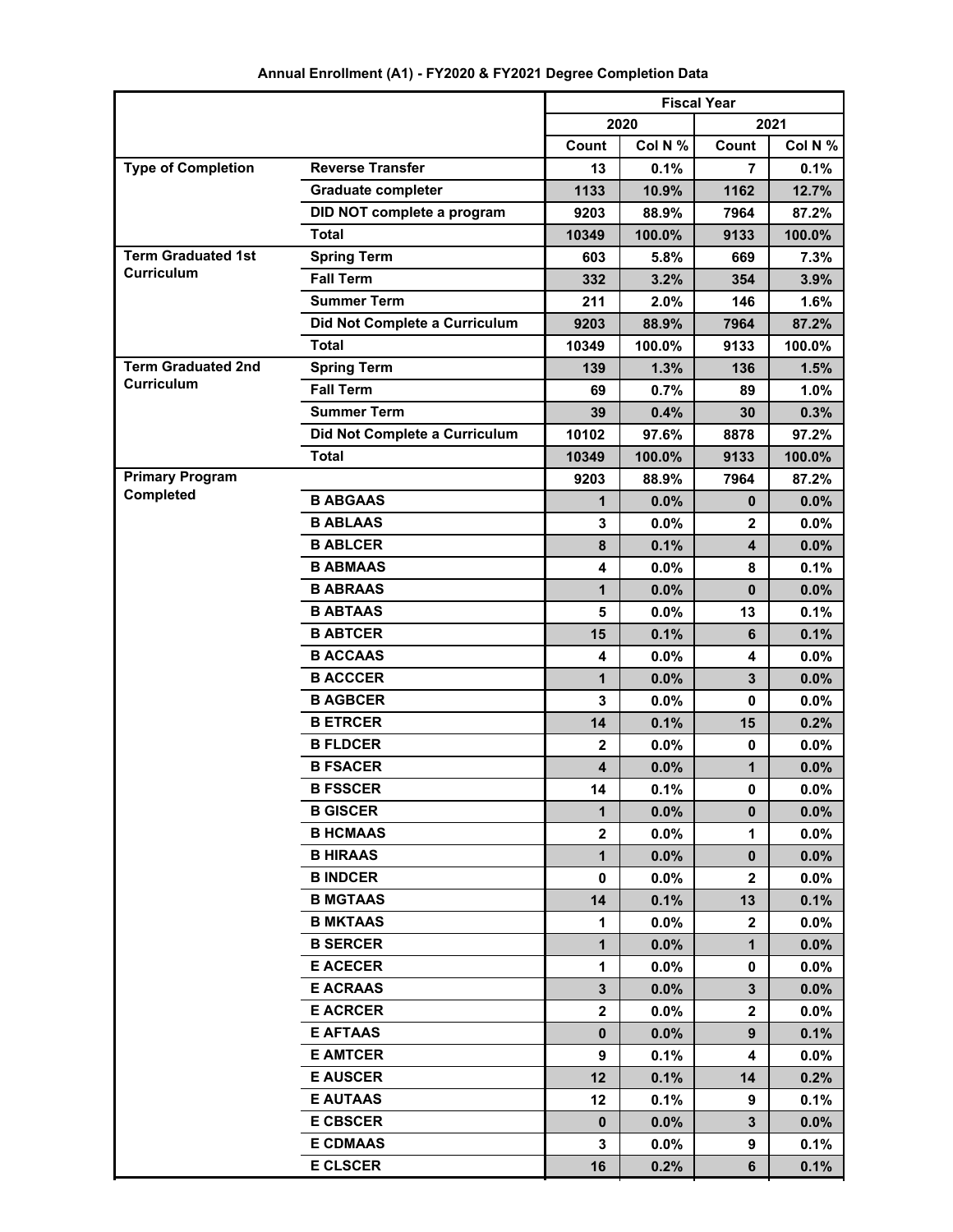|                                    | <b>Fiscal Year</b> |              |                |              |
|------------------------------------|--------------------|--------------|----------------|--------------|
|                                    | 2020               |              | 2021           |              |
|                                    | Count              | Col N %      | Count          | Col N %      |
| <b>E CMDCER</b>                    | $\boldsymbol{2}$   | $0.0\%$      | 0              | $0.0\%$      |
| <b>E CNHAAS</b>                    | $\overline{2}$     | 0.0%         | 8              | 0.1%         |
| <b>E CTTAAS</b>                    | 0                  | $0.0\%$      | 1              | $0.0\%$      |
| <b>E ECSAAS</b>                    | 4                  | 0.0%         | $\overline{2}$ | 0.0%         |
| <b>E ELPCER</b>                    | 1                  | 0.0%         | $\mathbf{2}$   | $0.0\%$      |
| <b>E ENSAES</b>                    | 20                 | 0.2%         | 20             | 0.2%         |
| <b>E HACAAS</b>                    | $\mathbf{2}$       | 0.0%         | $\mathbf{2}$   | $0.0\%$      |
| <b>E HACCER</b>                    | $\overline{2}$     | 0.0%         | $\overline{2}$ | 0.0%         |
| <b>E HVCCER</b>                    | 3                  | $0.0\%$      | 0              | $0.0\%$      |
| <b>E IMCCER</b>                    | $\overline{2}$     | 0.0%         | $\overline{2}$ | 0.0%         |
| <b>E IWTCER</b>                    | 12                 | 0.1%         | 13             | 0.1%         |
| <b>E MFGAAS</b>                    | $\mathbf{3}$       | 0.0%         | 12             | 0.1%         |
| <b>E MMCCER</b>                    | 1                  | $0.0\%$      | 0              | $0.0\%$      |
| <b>E PETAAS</b>                    | 13                 | 0.1%         | 10             | 0.1%         |
| <b>F AADAFA</b>                    | $\overline{7}$     | 0.1%         | 13             | 0.1%         |
| <b>F AAEAFA</b>                    | $\overline{2}$     | 0.0%         | 1              | $0.0\%$      |
| <b>F ENTAAS</b>                    | $\mathbf 0$        | $0.0\%$      | $\mathbf 2$    | $0.0\%$      |
| <b>F GDICER</b>                    | $\mathbf{1}$       | 0.0%         | 0              | 0.0%         |
| <b>F GDSAAS</b>                    | 6                  | 0.1%         | 3              | $0.0\%$      |
| <b>F GPPCER</b>                    | $\mathbf{1}$       | 0.0%         | $\mathbf 1$    | 0.0%         |
| <b>F MCBAAS</b>                    | 4                  | 0.0%         | 7              | 0.1%         |
| <b>F MPHAAS</b>                    | 4                  | 0.0%         | 3              | 0.0%         |
| <b>F MPRCER</b><br><b>F MSEAFA</b> | 7                  | 0.1%         | 5              | 0.1%         |
| <b>F MSPAFA</b>                    | $\mathbf{1}$       | 0.0%         | 1              | 0.0%         |
| <b>G AKGCER</b>                    | 1<br>12            | $0.0\%$      | 0<br>6         | $0.0\%$      |
| <b>G AMACER</b>                    | $\mathbf 0$        | 0.1%<br>0.0% | 3              | 0.1%<br>0.0% |
| <b>G CMACER</b>                    | 12                 | 0.1%         | $\mathbf 1$    | 0.0%         |
| <b>G DHGAAS</b>                    | 1                  | 0.0%         | 32             | 0.4%         |
| <b>G EMACER</b>                    | 31                 | 0.3%         | 46             | 0.5%         |
| <b>G EMTAAS</b>                    | $\mathbf 1$        | 0.0%         | $\mathbf 0$    | $0.0\%$      |
| <b>G FSTAAS</b>                    | 2 <sup>2</sup>     | 0.0%         | $\overline{2}$ | $0.0\%$      |
| <b>G MASCER</b>                    | 7                  | 0.1%         | 11             | 0.1%         |
| <b>G MSGAAS</b>                    | 2 <sup>2</sup>     | $0.0\%$      | $\mathbf{1}$   | $0.0\%$      |
| <b>G MSGCER</b>                    | 5                  | 0.0%         | $\overline{7}$ | 0.1%         |
| <b>G NASCER</b>                    | 93                 | 0.9%         | $122$          | 1.3%         |
| <b>G NURAAS</b>                    | 89                 | $0.9\%$      | 92             | 1.0%         |
| <b>G NURCER</b>                    | 26                 | 0.3%         | 23             | 0.3%         |
| <b>G OTAAAS</b>                    | $\mathbf{1}$       | 0.0%         | 13             | 0.1%         |
| <b>G RTTAAS</b>                    | 13                 | 0.1%         | 9              | 0.1%         |
| <b>G SPTCER</b>                    | 10                 | 0.1%         | 26             | 0.3%         |
| <b>G SURAAS</b>                    | 14                 | 0.1%         | 14             | 0.2%         |
| <b>G VTTAAS</b>                    | 23                 | 0.2%         | 23             | 0.3%         |
| <b>G XCTCER</b>                    | $\mathbf{1}$       | $0.0\%$      | $\mathbf 0$    | $0.0\%$      |
| <b>G XMRCER</b>                    | $\mathbf{1}$       | $0.0\%$      | $\mathbf{2}$   | $0.0\%$      |
| <b>G XRAAAS</b>                    | 11                 | 0.1%         | $\mathbf 0$    | $0.0\%$      |

**Annual Enrollment (A1) - FY2020 & FY2021 Degree Completion Data**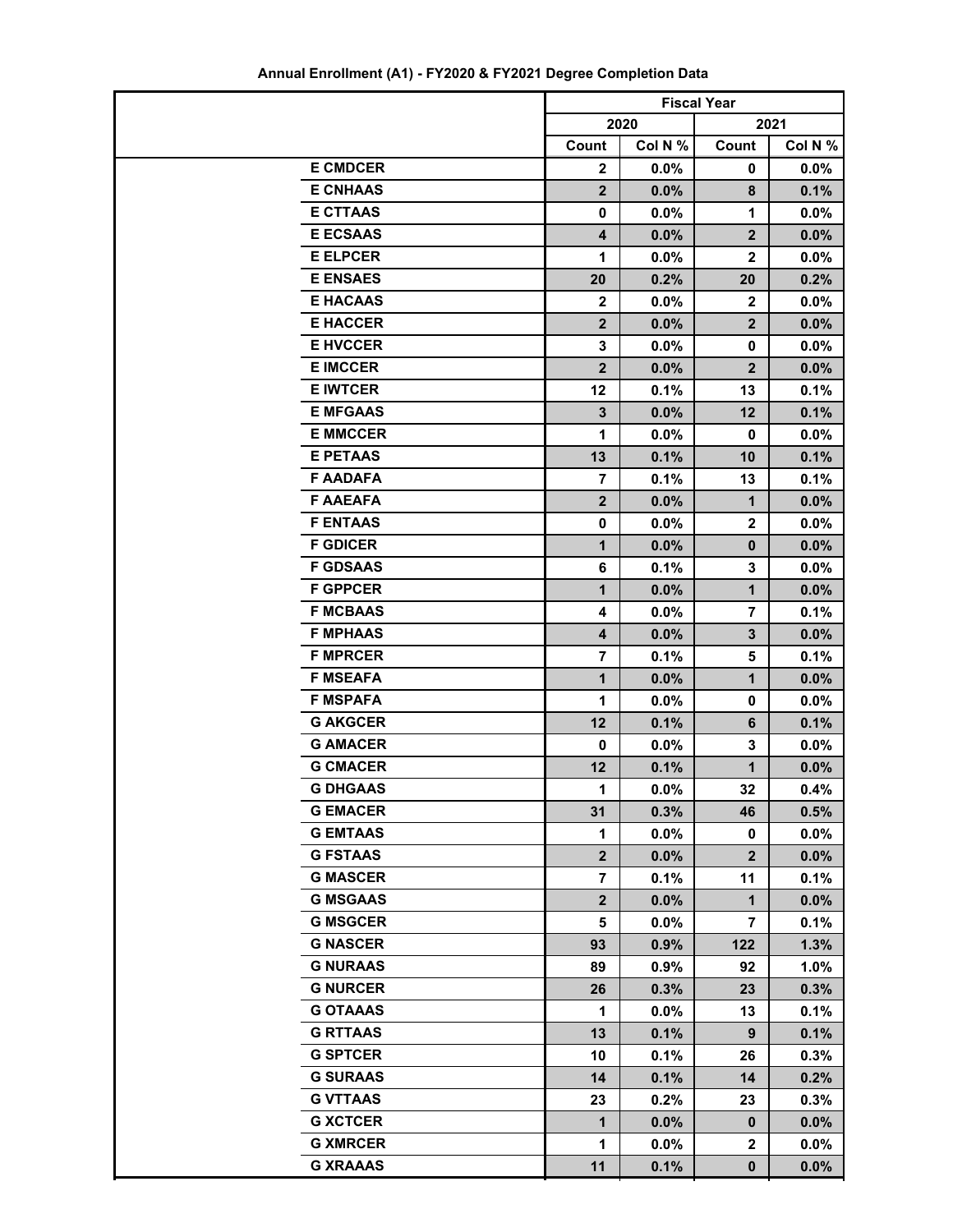|                              |                                | <b>Fiscal Year</b> |         |                  |         |
|------------------------------|--------------------------------|--------------------|---------|------------------|---------|
|                              |                                | 2020<br>2021       |         |                  |         |
|                              |                                | Count              | Col N % | Count            | Col N % |
|                              | <b>H GAAAA</b>                 | 144                | 1.4%    | 144              | 1.6%    |
|                              | <b>H GAACRD</b>                | 34                 | 0.3%    | 37               | 0.4%    |
|                              | <b>N ASGAS</b>                 | 132                | 1.3%    | 91               | 1.0%    |
|                              | <b>N FTRCER</b>                | 1                  | 0.0%    | $\mathbf 1$      | 0.0%    |
|                              | <b>S CDECER</b>                | $\overline{2}$     | 0.0%    | 0                | 0.0%    |
|                              | <b>S CHDAAS</b>                | 8                  | 0.1%    | 8                | 0.1%    |
|                              | <b>S CJSAAS</b>                | 10                 | 0.1%    | $\overline{7}$   | 0.1%    |
|                              | <b>S FSTAAS</b>                | $\mathbf{2}$       | 0.0%    | $\bf{0}$         | 0.0%    |
|                              | <b>T BKPCER</b>                | 0                  | 0.0%    | $\mathbf{2}$     | 0.0%    |
|                              | <b>T CISCER</b>                | $\mathbf{0}$       | 0.0%    | 3                | 0.0%    |
|                              | <b>T CNAAAS</b>                | $\overline{7}$     | 0.1%    | 10               | 0.1%    |
|                              | <b>T CPLAAS</b>                | $\mathbf{1}$       | 0.0%    | 3                | 0.0%    |
|                              | <b>T DGMAAS</b>                | $\mathbf{2}$       | $0.0\%$ | $\mathbf{2}$     | 0.0%    |
|                              | <b>T GOGCER</b>                | 10                 | 0.1%    | 1                | 0.0%    |
|                              | <b>T GPRCER</b>                | 5                  | 0.0%    | 6                | 0.1%    |
|                              | <b>TIADAAS</b>                 | 1                  | 0.0%    | $\boldsymbol{2}$ | 0.0%    |
|                              | <b>TIADCER</b>                 | 1                  | 0.0%    | 1                | 0.0%    |
|                              | <b>TIPRCER</b>                 | 6                  | 0.1%    | 12               | 0.1%    |
|                              | <b>TLINCER</b>                 | $\mathbf 2$        | $0.0\%$ | $\boldsymbol{2}$ | $0.0\%$ |
|                              | <b>T MOBCER</b>                | 1                  | 0.0%    | $\bf{0}$         | 0.0%    |
|                              | <b>T MSACER</b>                | 9                  | 0.1%    | 9                | 0.1%    |
|                              | <b>T MSOCER</b>                | 4                  | 0.0%    | $\mathbf 0$      | 0.0%    |
|                              | <b>T OCAAAS</b>                | 3                  | 0.0%    | $\overline{7}$   | 0.1%    |
|                              | <b>T OCPCER</b>                | $\overline{2}$     | 0.0%    | $\bf{0}$         | 0.0%    |
|                              | <b>T PCFCER</b>                | 14                 | 0.1%    | 15               | 0.2%    |
|                              | <b>T SDVCER</b>                | 1                  | 0.0%    | $\mathbf{1}$     | 0.0%    |
|                              | <b>T VGWCER</b>                | 10                 | 0.1%    | 8                | 0.1%    |
|                              | <b>V ADVCER</b>                | $\boldsymbol{2}$   | 0.0%    | $\bf{0}$         | 0.0%    |
|                              | <b>V CMPCER</b>                | 3                  | 0.0%    | $\mathbf{z}$     | 0.0%    |
|                              | <b>VINRCER</b>                 | 8                  | 0.1%    | $\overline{2}$   | 0.0%    |
|                              | <b>V PRPCER</b>                | 17                 | 0.2%    | 6                | 0.1%    |
|                              | <b>V UASCER</b>                | 4                  | 0.0%    | 5                | 0.1%    |
|                              | <b>Y GSUAGS</b>                | 87                 | 0.8%    | 105              | 1.1%    |
|                              | <b>Total</b>                   | 10349              | 100.0%  | 9133             | 100.0%  |
| <b>Degree/1st Curriculum</b> | AA (1.1)                       | 144                | 12.6%   | 144              | 12.3%   |
|                              | AS (1.1)                       | 132                | 11.5%   | 91               | 7.8%    |
|                              | AAS (1.2)                      | 283                | 24.7%   | 348              | 29.8%   |
|                              | <b>Y GSUAGS (1.0)</b>          | 87                 | 7.6%    | 105              | $9.0\%$ |
|                              | Occup Cert >= 30 hrs (1.2)     | 58                 | 5.1%    | 45               | 3.8%    |
|                              | Occup Cert 9-29.9 hrs (1.2)    | 162                | 14.1%   | 147              | 12.6%   |
|                              | Occup Cert < 9 hrs (1.2)       | 215                | 18.8%   | 217              | 18.6%   |
|                              | Assoc in Fine Arts (AFA) (1.1) | 11                 | 1.0%    | 15               | 1.3%    |
|                              | Assoc in Eng Sc (AES) (1.1)    | 20                 | 1.7%    | 20               | 1.7%    |
|                              | <b>GECC Credential (1.1)</b>   | 34                 | 3.0%    | 37               | 3.2%    |
|                              | <b>Total</b>                   | 1146               | 100.0%  | 1169             | 100.0%  |

**Annual Enrollment (A1) - FY2020 & FY2021 Degree Completion Data**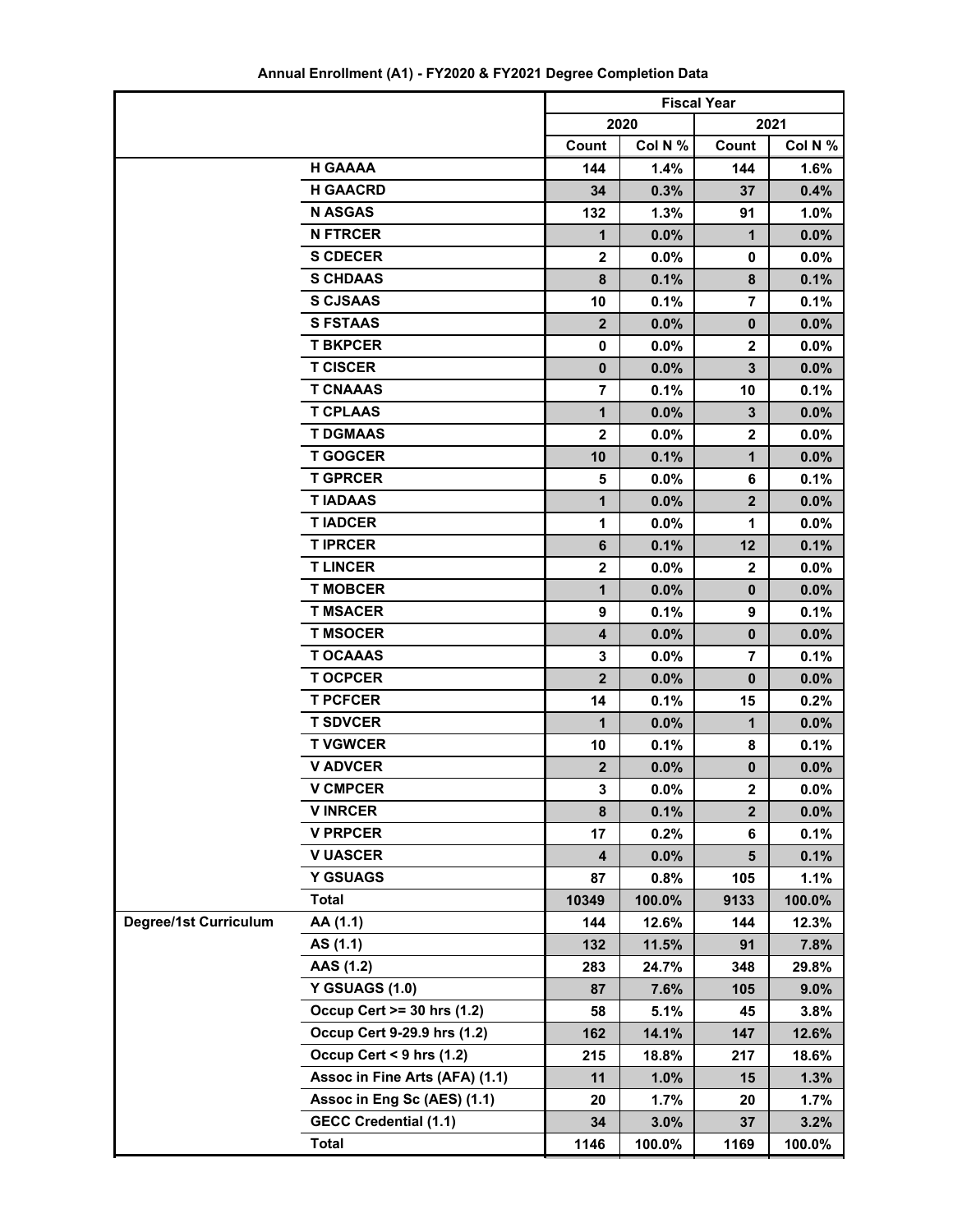|                              |                              | <b>Fiscal Year</b>      |         |       |         |
|------------------------------|------------------------------|-------------------------|---------|-------|---------|
|                              |                              | 2020                    |         | 2021  |         |
|                              |                              | Count                   | Col N % | Count | Col N % |
| <b>Degree/2nd Curriculum</b> | AA (1.1)                     | 14                      | 5.7%    | 19    | 7.5%    |
|                              | AS (1.1)                     | 4                       | 1.6%    | 3     | 1.2%    |
|                              | AAS (1.2)                    | 22                      | 8.9%    | 11    | 4.3%    |
|                              | <b>Y GSUAGS (1.0)</b>        | $\mathbf{2}$            | 0.8%    | 3     | 1.2%    |
|                              | Occup Cert >= 30 hrs (1.2)   | 18                      | 7.3%    | 21    | 8.2%    |
|                              | Occup Cert 9-29.9 hrs (1.2)  | 49                      | 19.8%   | 54    | 21.2%   |
|                              | Occup Cert < $9$ hrs (1.2)   | 10                      | 4.0%    | 10    | 3.9%    |
|                              | Assoc in Eng Sc (AES) (1.1)  | 1                       | 0.4%    | 1     | 0.4%    |
|                              | <b>GECC Credential (1.1)</b> | 127                     | 51.4%   | 133   | 52.2%   |
|                              | <b>Total</b>                 | 247                     | 100.0%  | 255   | 100.0%  |
| <b>Degree/3rd Curriculum</b> | AAS (1.2)                    | 8                       | 26.7%   | 1     | 3.2%    |
|                              | <b>Y GSUAGS (1.0)</b>        | $\mathbf{0}$            | $0.0\%$ | 1     | 3.2%    |
|                              | Occup Cert >= 30 hrs (1.2)   | $\overline{7}$          | 23.3%   | 8     | 25.8%   |
|                              | Occup Cert 9-29.9 hrs (1.2)  | 10                      | 33.3%   | 20    | 64.5%   |
|                              | Occup Cert < $9$ hrs (1.2)   | $\overline{\mathbf{4}}$ | 13.3%   | 1     | 3.2%    |
|                              | <b>GECC Credential (1.1)</b> | 1                       | 3.3%    | 0     | 0.0%    |
|                              | <b>Total</b>                 | 30                      | 100.0%  | 31    | 100.0%  |

**Annual Enrollment (A1) - FY2020 & FY2021 Degree Completion Data**

Off-year graduates are included in this table (students who earned a completion but were not enrolled for credit). Source: a1fy21.sps, Prepared by IAR 1/10/2022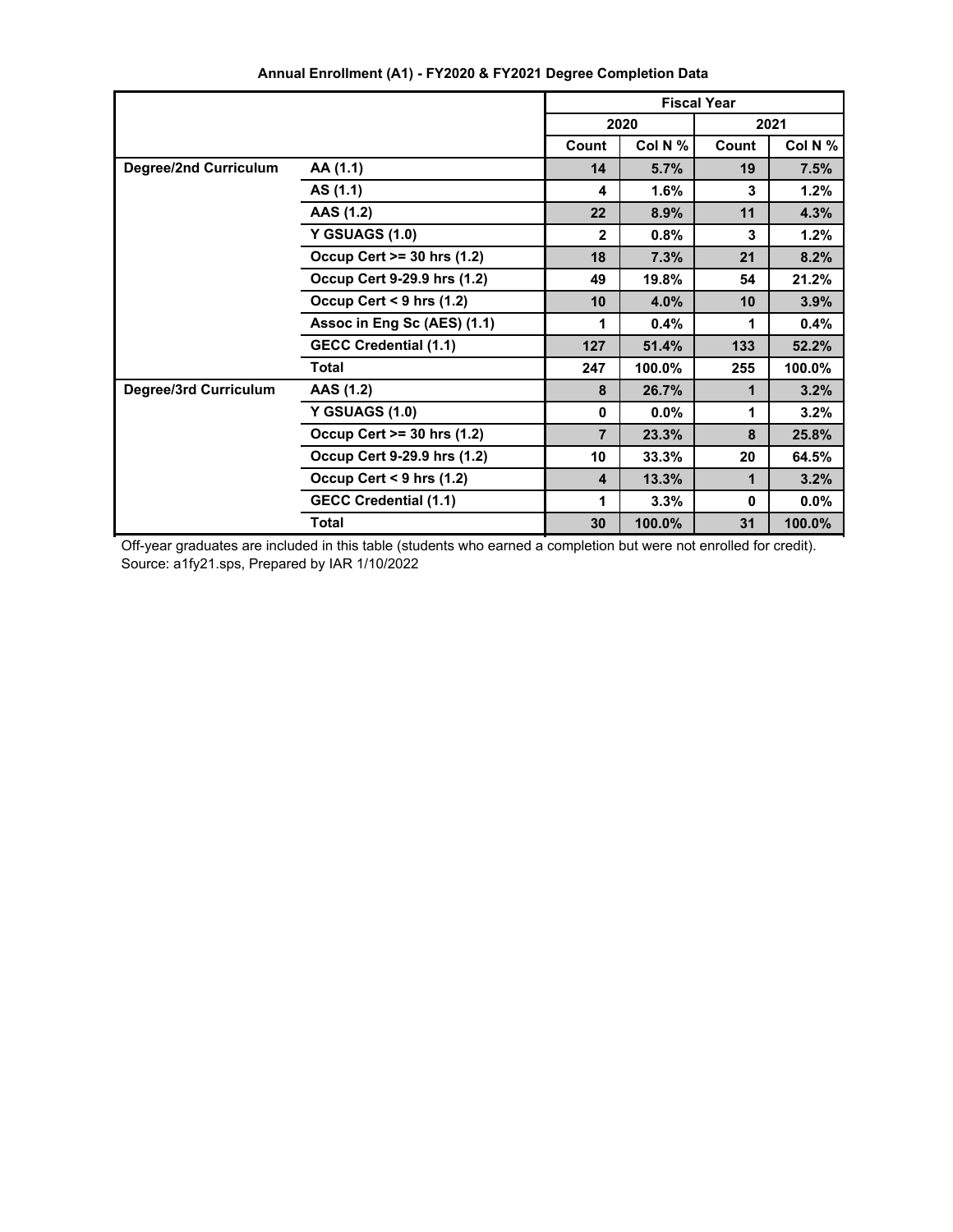|                                  |                | <b>Fiscal Year</b> |          |
|----------------------------------|----------------|--------------------|----------|
|                                  |                | 2020               | 2021     |
| <b>Summer Credit Hours</b>       | Mean           | 1.47               | 1.76     |
| Attempted                        | Median         | .00                | .00      |
|                                  | Sum            | 15254.50           | 16092.50 |
|                                  | <b>Minimum</b> | .00                | .00      |
|                                  | <b>Maximum</b> | 16.00              | 19.00    |
| <b>Summer Credit Hours</b>       | Mean           | 1.30               | 1.52     |
| Earned                           | <b>Median</b>  | .00                | .00      |
|                                  | Sum            | 13448.00           | 13839.50 |
|                                  | <b>Minimum</b> | .00                | .00      |
|                                  | <b>Maximum</b> | 16.00              | 19.00    |
| <b>Fall Credit Hours</b>         | Mean           | 6.15               | 5.98     |
| Attempted                        | Median         | 5.00               | 5.00     |
|                                  | Sum            | 63635.00           | 54646.50 |
|                                  | <b>Minimum</b> | .00                | .00      |
|                                  | <b>Maximum</b> | 25.00              | 24.00    |
| <b>Fall Credit Hours Earned</b>  | Mean           | 4.96               | 4.59     |
|                                  | Median         | 3.00               | 3.00     |
|                                  | Sum            | 51291.50           | 41954.50 |
|                                  | <b>Minimum</b> | .00                | .00      |
|                                  | <b>Maximum</b> | 23.00              | 24.00    |
| <b>Spring Credit Hours</b>       | Mean           | 5.57               | 5.15     |
| <b>Attempted</b>                 | Median         | 4.00               | 3.00     |
|                                  | Sum            | 57631.00           | 47076.00 |
|                                  | <b>Minimum</b> | .00                | .00      |
|                                  | <b>Maximum</b> | 24.00              | 29.00    |
| <b>Spring Credit Hours</b>       | Mean           | 4.39               | 4.08     |
| Earned                           | Median         | 3.00               | 2.00     |
|                                  | Sum            | 45402.00           | 37221.50 |
|                                  | <b>Minimum</b> | .00                | .00      |
|                                  | <b>Maximum</b> | 24.00              | 29.00    |
| <b>Total Credit Hours</b>        | Mean           | 13.2               | 12.9     |
| <b>Attempted</b>                 | Median         | 10.0               | 10.0     |
|                                  | Sum            | 136520.5           | 117815.0 |
|                                  | Minimum        | .5                 | 1.0      |
|                                  | <b>Maximum</b> | 49.0               | 60.0     |
| <b>Total Credit Hours Earned</b> | Mean           | 10.6               | 10.2     |
|                                  | Median         | 7.0                | 7.0      |
|                                  | Sum            | 110141.5           | 93015.5  |
|                                  | Minimum        | .0                 | .0       |
|                                  | Maximum        | 48.0               | 60.0     |
| <b>Cumulative GPA</b>            | Mean           | 2.67               | 2.69     |
|                                  | Median         | 3.00               | 3.00     |
|                                  | Sum            | 27642.17           | 24530.85 |
|                                  | Minimum        | .00                | .00      |
|                                  | Maximum        | 4.00               | 4.00     |

#### **Annual Enrollment (A1) - FY2020 & FY2021 Credit Hours Attempted and Earned**

Only credit students are included in this table (off-year graduates not enrolled for credit are excluded). Source: a1fy21.sps, Prepared by IAR 1/10/2022